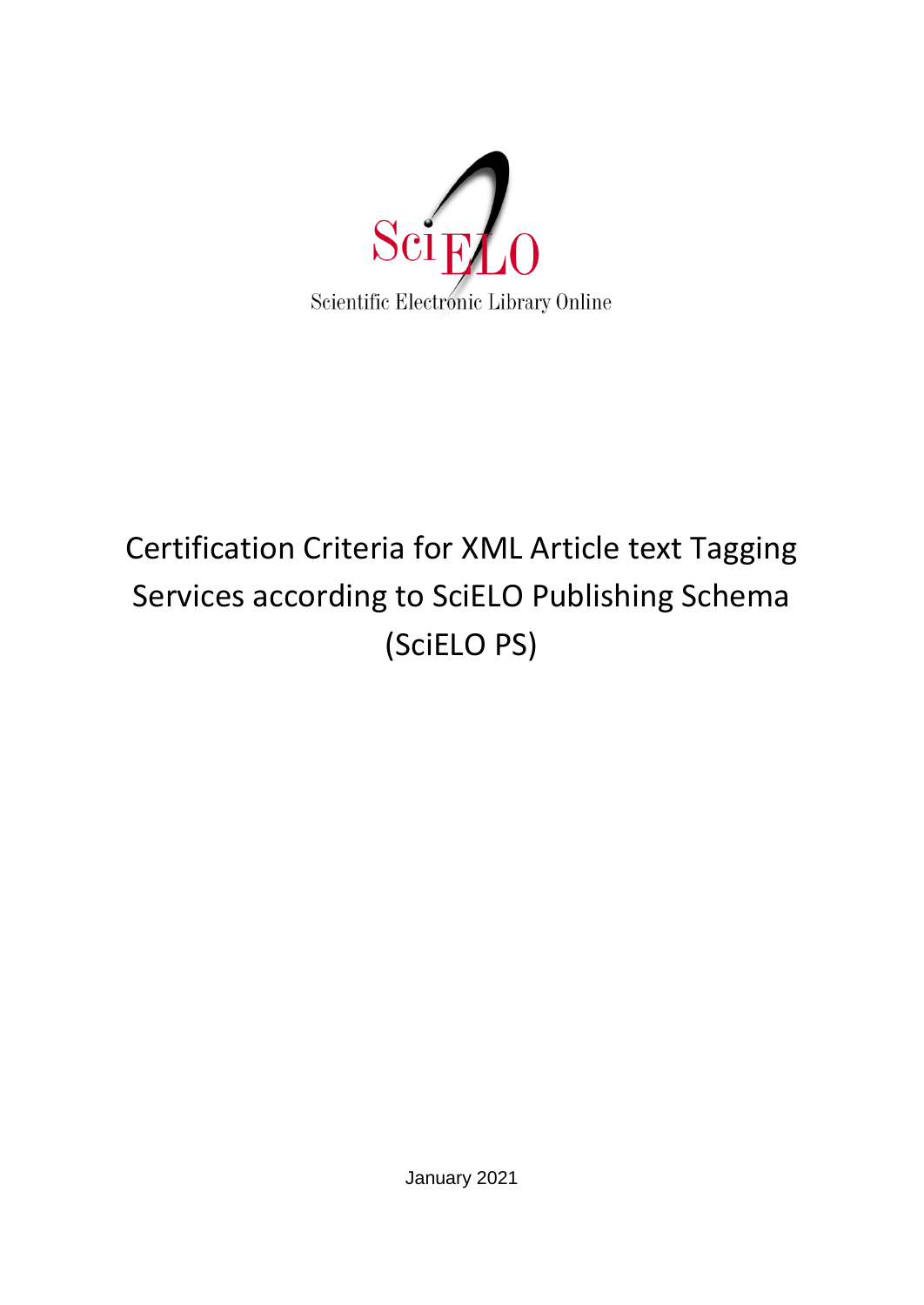In the past few years, the SciELO Program has been prioritizing lines of action to strengthen professionalization and internacionalization of publishing and publication services for indexed journals. To achieve this, it is updating and extending the common services of publishing, publication and interoperability that are operated by the SciELO Platform in partnership with international and national companies.

Among SciELO platform services are the text structuring in XML language for storage in databases, meta-data extraction, bibliometric calculations, and interoperability with other Web sources. In 2013, the methodology of the platform's XML text tagging and structuring was updated with the **SciELO Publishing Schema (SciELO PS)** based on standard [Journal Publishing Tag Library NISO JATS Version 1.1.](https://jats.nlm.nih.gov/publishing/tag-library/1.1/)

[SciELO PS](https://scielo.readthedocs.io/projects/scielo-publishing-schema/pt_BR/latest/narr/retratacao.html) is fully compatible with the standards JATS: Journal Article Tag Suite, but has additional data elements that are essential for SciELO indexing functions:

- Tagging needs institutional affiliation from all authors, necessary to generate the scientific production indicators per institution and its main units (e.g: University, College, etc.);
- Tagging of data elements that compose the references of the documents cited in articles, indispensable for SciELO's bibliometric indexes, and
- Identification of funding sources for the research.

With the objective of seeking correct application of the article texts structuring schema, SciELO establishes minimum criteria for the companies that render text-tagging services for SciELO journals.

**IMPORTANT:** Each institution is responsible for monitor the documentations launch versions, as well as introduce the modifications on XML production as indicated.

### **1. How to apply for certification**

For certification services for tagging text, it is necessary to contact the SciELO team by mail [scielo@scielo.org](mailto:scielo@scielo.org) and request of sample articles for XML production as [SciELO PS.](https://scielo.readthedocs.io/projects/scielo-publishing-schema/pt_BR/latest/narr/retratacao.html)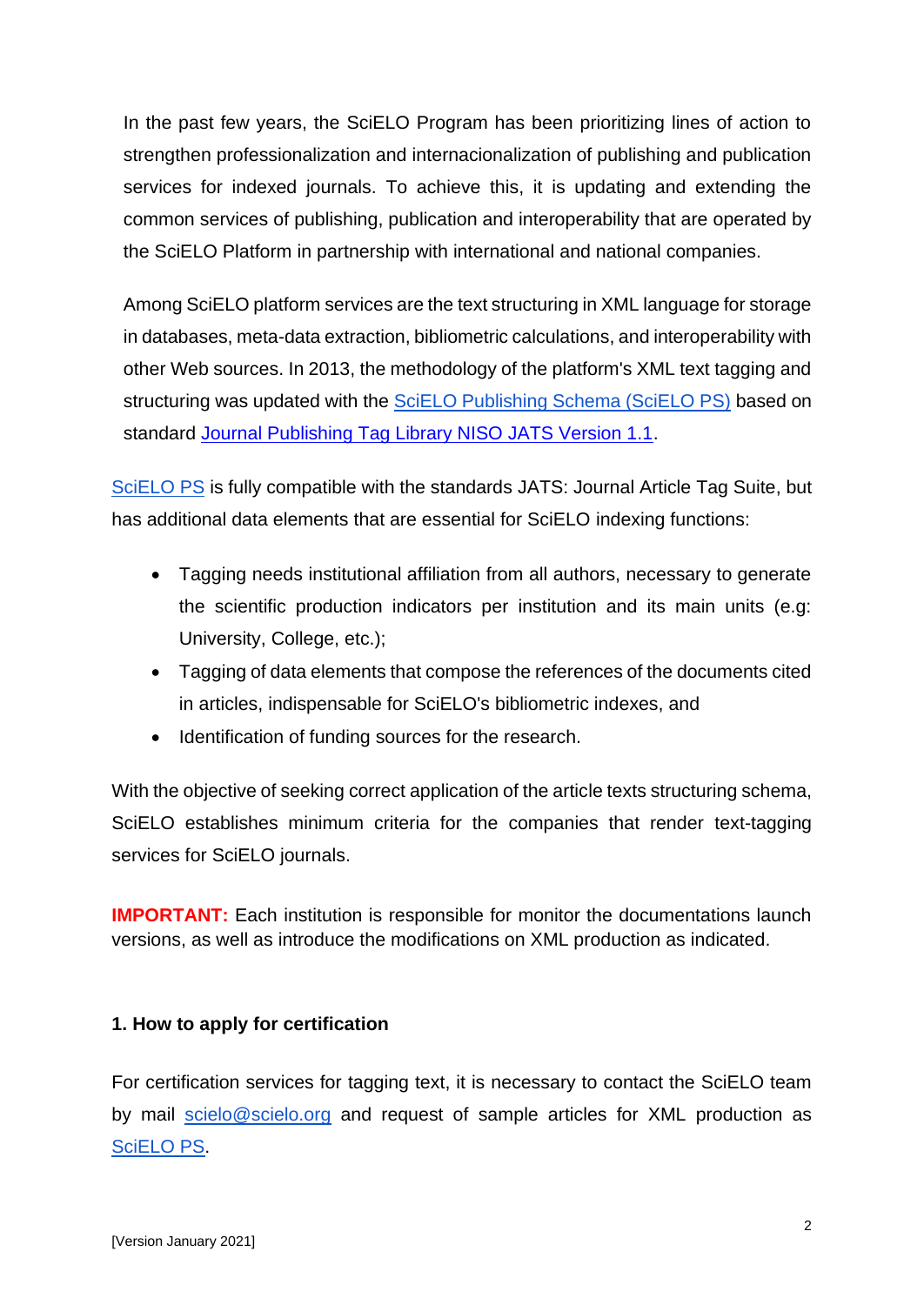It will be forwarded to the applicant a set of PDF files for XML production containing different types of documents of SciELO Network journals.

The set of files, when finished, will be sent to the team SciELO by sendspace or wetransfer, communicating its sent by email: [scielo@scielo.org.](mailto:scielo@scielo.org)

## **2. Sample for submission**

The sample files must be marked according to the latest version of [SciELO PS](https://scielo.readthedocs.io/projects/scielo-publishing-schema/pt_BR/latest/narr/retratacao.html) observed [SciELO Brasil Specific Rules.](https://scielo.readthedocs.io/projects/scielo-publishing-schema/pt_BR/latest/narr/scielo-brasil.html) Each sent must contain the material produced in .zip format *(do not use .rar).*

The folder structure of the files and the items sent from the marked sample must comply with the rules specified **specifically** in item **2. Pasta de Entrega** in the [Package Delivery Guide for Publication in SciELO.](https://wp.scielo.org/wp-content/uploads/guia_entrega_pacotes.pdf) *(Ignore only "Sumário PDF/Table of Contents")*

### **3. Evaluation Process:**

After receiving the data package (XML, PDF, digital assets), the SciELO team will evaluate the compliance of files [SciELO PS,](https://scielo.readthedocs.io/projects/scielo-publishing-schema/pt_BR/latest/narr/scielo-brasil.html) the result presented by the validators [\(see item 6\)](#page-4-0) and verify the marking of articles elements in the XML document against the PDF.

It will be sent detailed report for the data package correction, if it has.

The data package may be re-submitted after submission of the evaluation report, one more time.

The package may be disapproved on its first shipment if a large amount of problems in the files is evaluated, equivalent to 50% or more items with incorrect markings and structure. The evaluation of the XPM report sent with the package will be of great importance for the evaluation of the sample.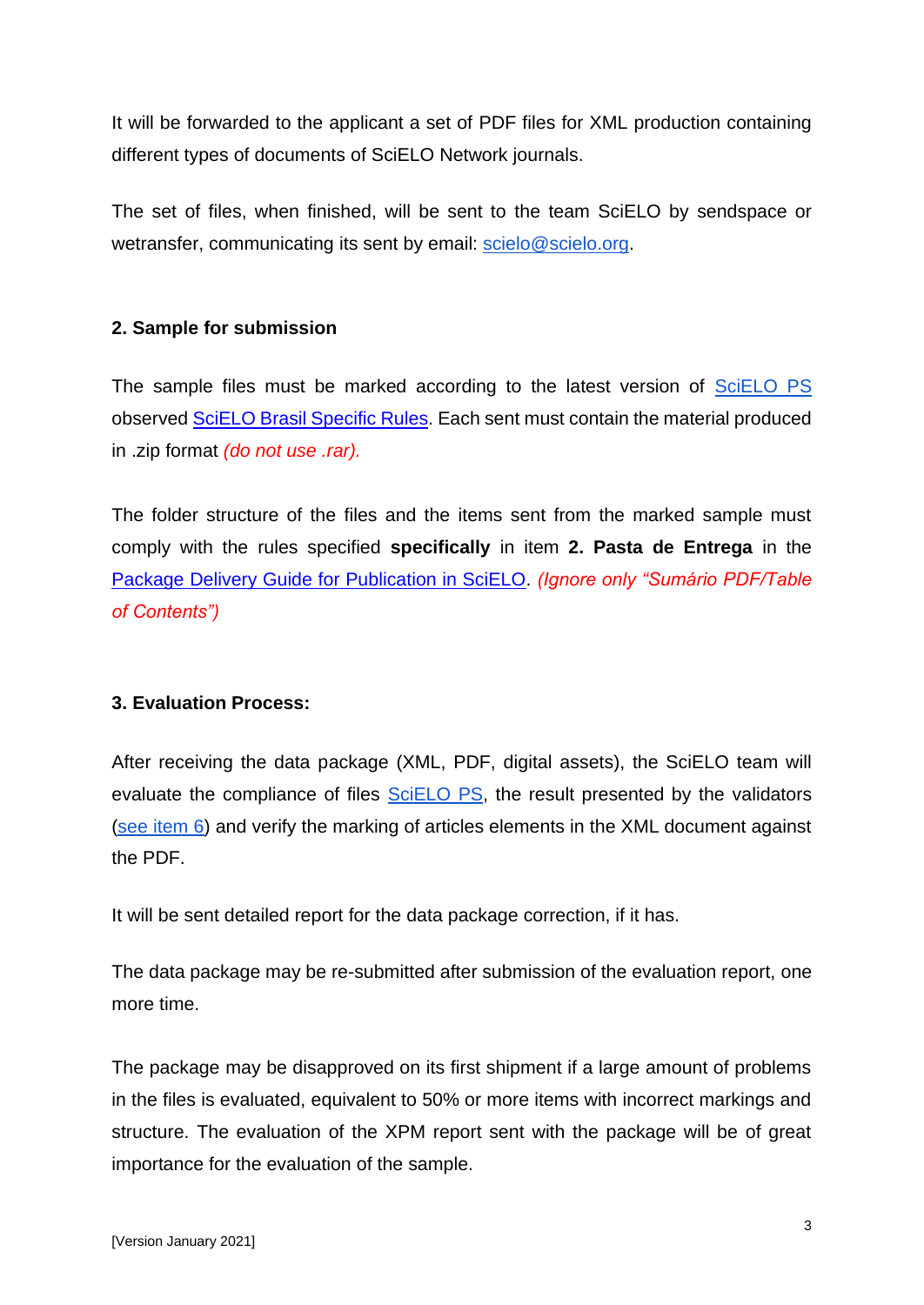In case of doubt about marking the article, generation or validation of XML documents, you may contact the SciELO team through [discussions](http://docs.scielo.org/projects/scielo-pc-programs/en/latest/support.html) lists "scielo-xml" and "scielodiscuss"..

## **4. Criteria for approval and certification services as tagging text according [SciELO PS](https://scielo.readthedocs.io/projects/scielo-publishing-schema/pt_BR/latest/narr/scielo-brasil.html)**

It will be approved the data package is:

- In accordance with [SciELO PS;](https://scielo.readthedocs.io/projects/scielo-publishing-schema/pt_BR/latest/narr/scielo-brasil.html)
- Valid validation tools offered, without making errors [\(see item 6\)](#page-4-0); and
- With its contents identified / marked appropriately (Figure 1).



**Figure 1:** Content to be marked and evaluated for certification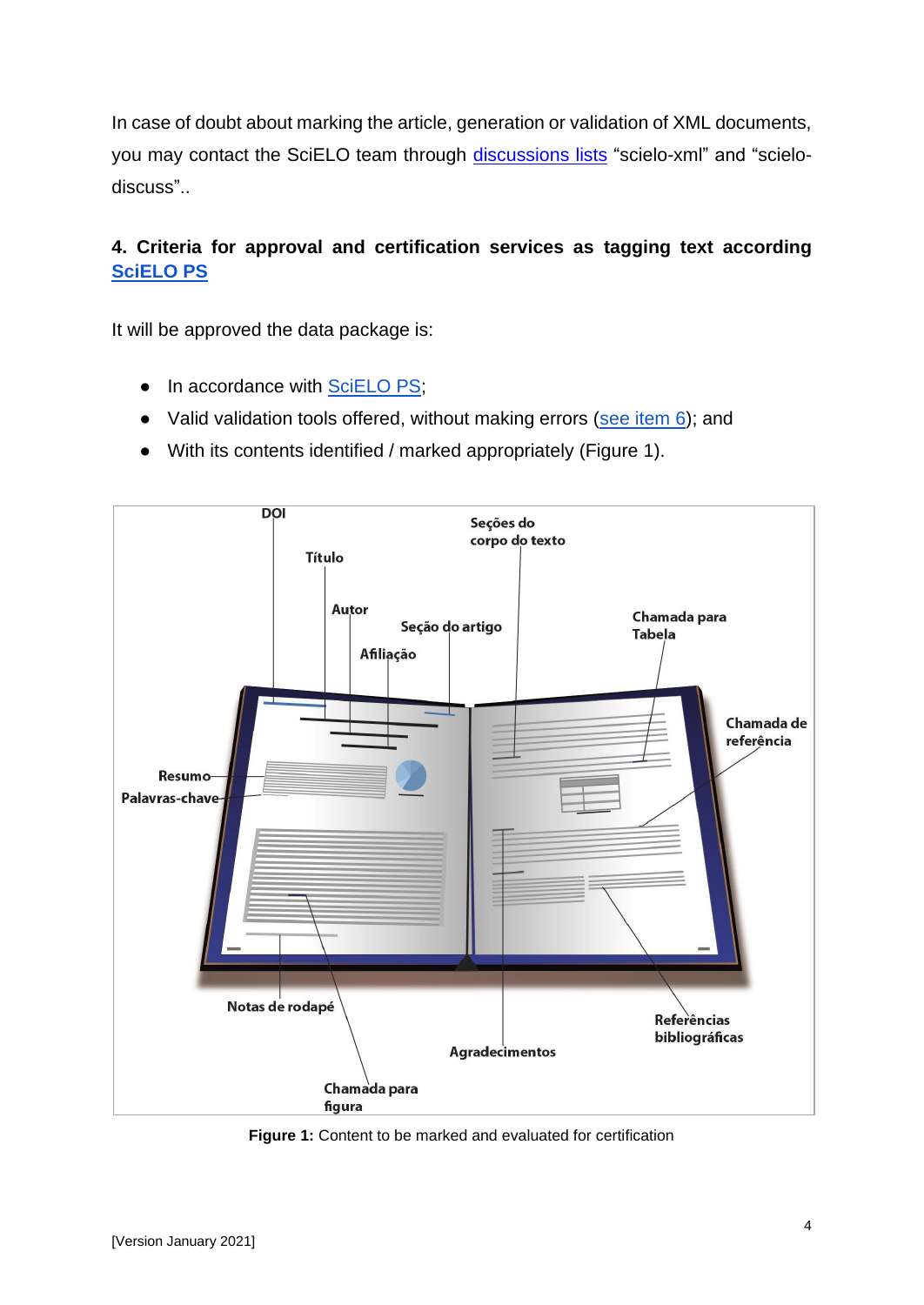In case of failure, a new application for submission may be made after **six months** after the last communication by SciELO.

## **5. Continuing Evaluation**

Data packages sent to SciELO, after certification, will be continuously evaluated in considering:

- XML support structure according to the [SciELO PS](https://scielo.readthedocs.io/projects/scielo-publishing-schema/pt_BR/latest/narr/scielo-brasil.html) (Most current version)
- Frequent errors;
- Delivery time material, including corrections.

In case of unsatisfactory performance in one or more items, certification will be discredited and will only be possible to request a reevaluation **six months** after the communication of the loss of certification.

### <span id="page-4-0"></span>**6. Tools SciELO**

They were developed by the SciELO team the following support tools for producing XML packages:

- *[PC-Programs](http://docs.scielo.org/projects/scielo-pc-programs/en/latest/)* Set of tools SciELO Methodology to manage journals, numbers and data items, to publish on the site;
- *[Package Maker](http://docs.scielo.org/projects/scielo-pc-programs/en/latest/xml_package_maker.html)* Validation Tool for SciELO data packages. It presents content dialing errors and conformity of the structure of XML;
- *[Packtools](https://github.com/scieloorg/packtools/)* Python library that adds features and utilities for a data package handling SciELO PS and XMLs SciELO PS;
	- *[StyleChecker](http://manager.scielo.org/tools/validators/stylechecker/)* Web-based tool that presents detailed report on the conformity of an XML data in relation to the SciELO PS specification;

### **7. Documentation and Support Material**

In the list below are indicated document references and tools that assist in understanding and in generating XML files.